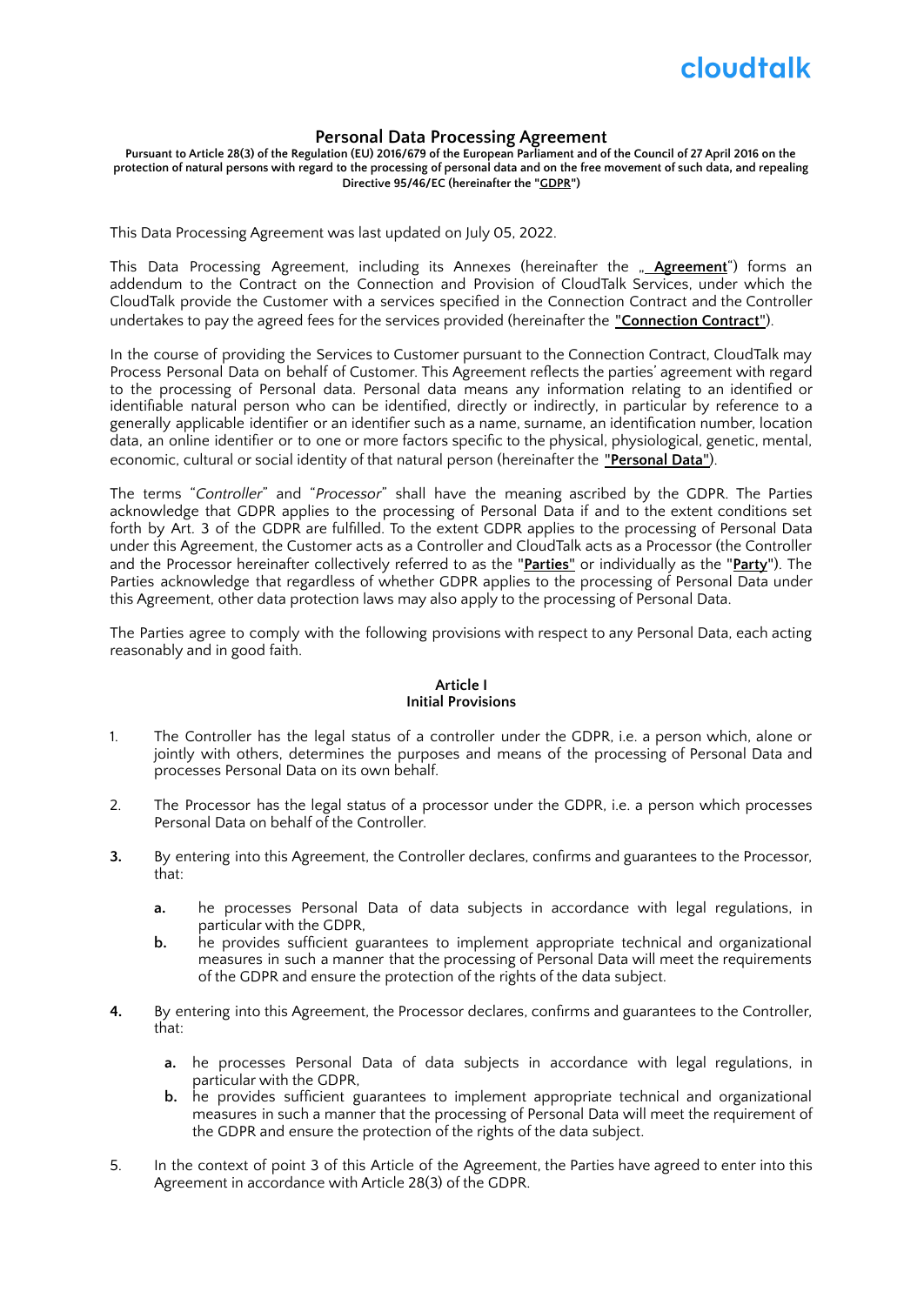# cloudtalk

#### **Article II Subject of this Agreement**

The subject of this Agreement is as follows:

- a. the arrangement of mutual rights and obligations of the Parties in the processing of Personal Data of data subjects by the Processor on behalf of the Controller, and
- b. the mandate given to the Processor by the Controller to process Personal Data which the Controller processes in his information systems.

#### **Article III Mandate for the processing of personal data**

- 1. By means of this Agreement, the Controller mandates the Processor to process Personal Data of data subjects on behalf of the Controller as follows:
	- 1.1. Subject of processing: The Processor carries out the processing of Personal Data of data subjects (natural persons) by automated means of processing in the CloudTalk information systems (hereinafter the "**Information System**").
	- 1.2. Duration of processing: From the day of entry into force of this Agreement for the duration of this Agreement.
	- 1.3. Nature of processing: Personal Data are processed on the following legal grounds:
		- a. processing of Personal Data is necessary for the performance of a contract to which the data subject is party or in order to take steps at the request of the data subject prior to entering into a contract, and/or
		- b. processing of Personal Data is necessary on the basis of a special regulation or international agreement to which the country of registration of the Controller is party, and/or
		- c. consent of the data subject with the processing of Personal Data for at least one specific purpose and/or
		- d. processing of Personal Data is necessary for the purposes of legitimate interests of the Controller or a third party.
	- 1.4. Purpose of processing: the provision of services by the Processor on the basis of the Connection Contract to the Controller who uses the services.
	- 1.5. List or scope of Personal Data which are subject to processing: all data provided by the Controller by means of entering the data into the Information System.
	- 1.6. Categories of data subjects: customers/clients/users of the services of the Controller, employees of the Controller, persons in a contractual relationship with the Controller.
	- 1.7. Rights and obligations of the Controller:
		- 1.7.1. The Controller guarantees to the Processor that he processes Personal Data of data subjects in compliance with the GDPR, in particular, but not limited to, in compliance with the principles of Personal Data processing.
		- 1.7.2. The Controller guarantees to the Processor that Personal Data of data subjects that are being processed and provided to the Processor under this Agreement are accurate and up-to-date. The Controller shall immediately inform the Processor of any changes of the Personal Data provided to the Processor.
		- 1.7.3. The Controller shall immediately inform the Processor in writing (including via e-mail) of any changes of the scope of the processing of Personal Data (e.g. as a result of the exercise of rights by a data subject under Articles 16 – 22 of the GDPR).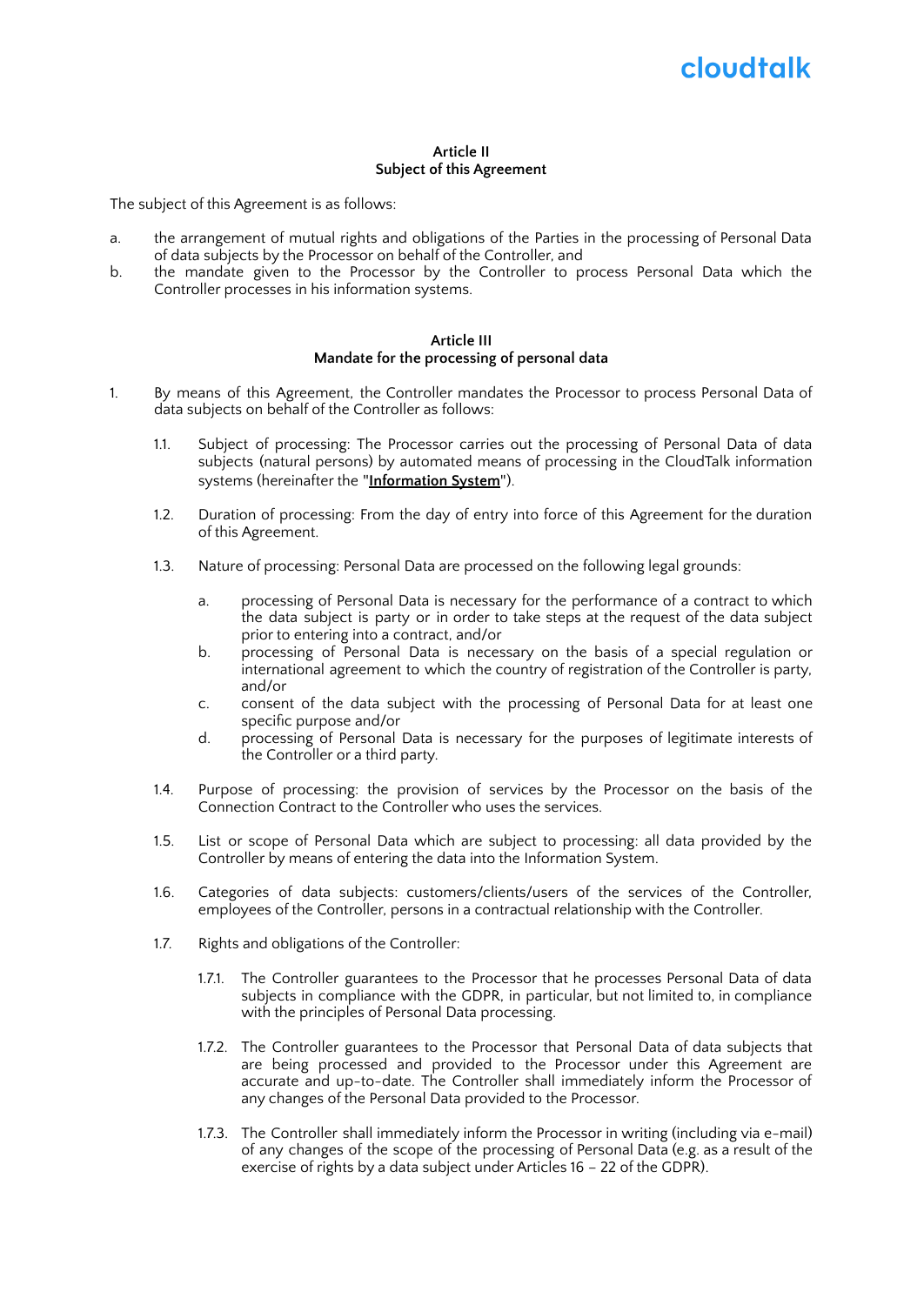- 1.7.4. The Controller has to right to require from the Processor to demonstrate compliance with all obligations, including the adoption of prescribed security measures for Personal Data protection.
- 1.8. Rights and obligations of the Processor:
	- 1.8.1. The Processor shall process Personal Data only for the specified purposes and keep Personal Data collected for different purposes separately.
	- 1.8.2. The Processor shall process only such Personal Data whose scope and content correspond to the specified purpose and are necessary for its achievement.
	- 1.8.3. The Processor shall ensure that Personal Data are processed only by means corresponding to their purpose.
	- 1.8.4. The Processor is entitled to carry out only the following processing activities with Personal Data:
		- a. collection, gathering, recording, organization, structuring, storage, retrieval, consultation, alignment or combination, restriction, erasure.
	- 1.8.5. The Processor shall carry out the processing of Personal Data in accordance with legal regulations.
	- 1.8.6. The Processor shall process Personal Data only on the basis of written instructions from the Controller, including with regard to transfers of Personal Data to a third country or an international organization.
	- 1.8.7. The Processor shall take measures under the provisions of Article 32 et seq. of the GDPR, i.e. taking into account the state of the art, the costs of implementation and the nature, scope, context and purposes of processing of Personal Data as well as the risk of varying likelihood and severity for the rights and freedoms of natural persons, to implement appropriate technical and organizational measures to ensure a level of security appropriate to the risk.
	- 1.8.8. The Processor may engage another processor (hereinafter the "**Sub-processor**") for carrying out the processing of Personal Data on the basis of a general written consent given to the Processor by the Controller by means of this Agreement. The list of Sub-processors as of the date of conclusion of this Agreement is annexed to this Agreement as its integral part. The Processor shall inform the Controller in writing (including via email) of the engagement of another Sub-processor prior to the engagement, if the authorization was carried out on the basis of a general written authorization, and shall identify this Sub-processor. To the extent GDPR applies to the processing of Personal Data under this Agreement, the Controller may reasonably object to such engagement. In case Controller does not send any objection to Processor in writing within ten (10) days from receiving the information, it will be deemed to have agreed to the new Sub-processor. If Controller objects, the Parties agree to negotiate to find a solution that will satisfy both Parties' interests. If the Processor engages another Sub-processor for carrying out specific processing activities on behalf of the Controller, he shall impose the same data protection obligations on this Sub-processor as set out in the Agreement in a contract or any other legal action, in particular providing sufficient guarantees to implement appropriate technical and organizational measures in such a manner that the processing will meet the requirements of the GDPR. The Processor shall be fully liable to the Controller where the Sub-processor fails to fulfill his data protection obligations.
	- 1.8.9. The Processor shall, after taking into account the nature of Personal Data processing, provide maximum assistance to the Controller by using appropriate technical and organizational means in the fulfillment of his obligations to adopt measures on the basis of a request of a data subject under Chapter III of the GDPR.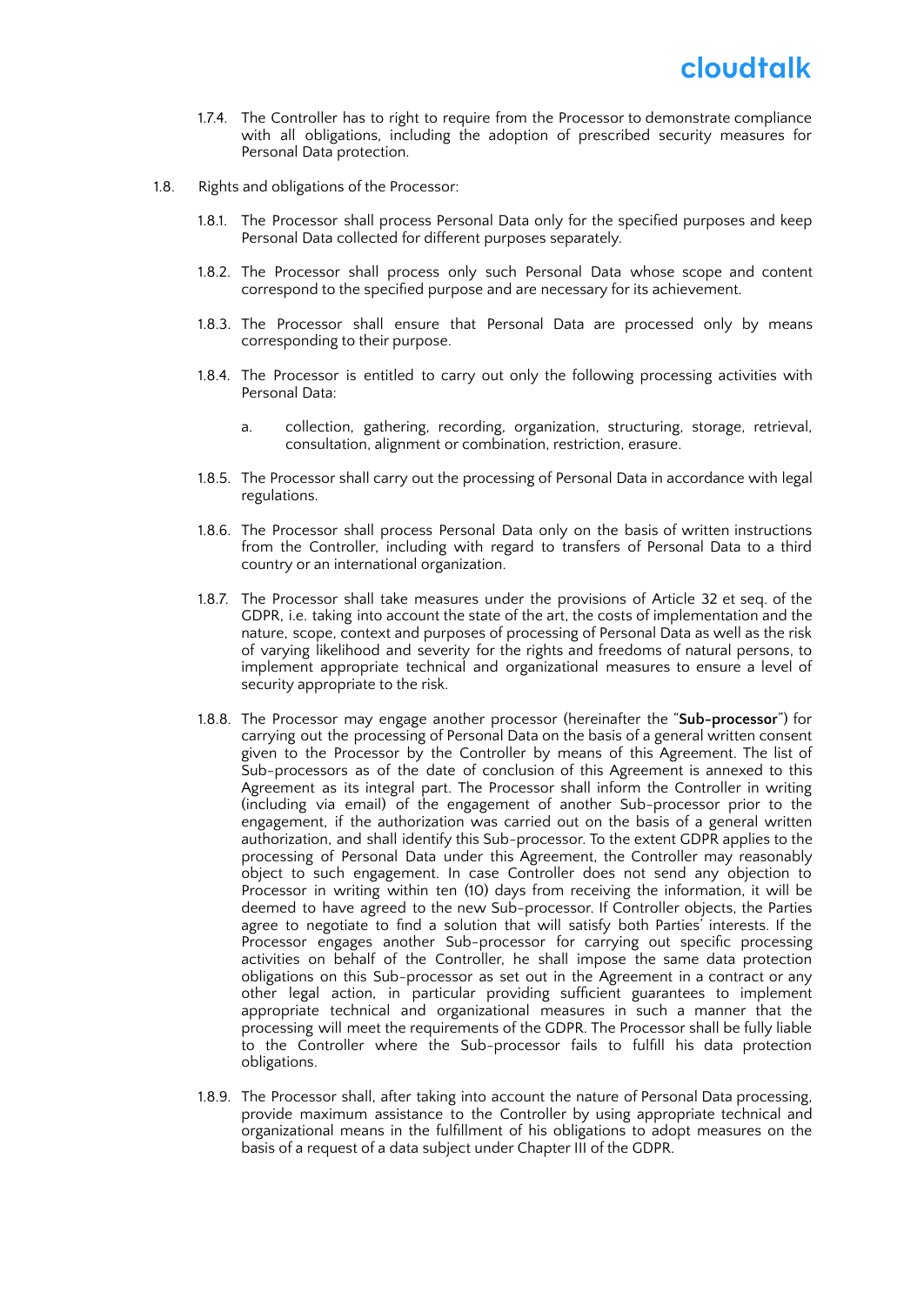- 1.8.10. The Processor shall provide the Controller with assistance in the performance of obligations in accordance with provisions of Articles 32 to 36 of the GDPR, taking into account the nature of Personal Data processing and information available to the Processor.
- 1.8.11. The Processor shall delete Personal Data or return Personal Data to the Controller after the completion of the services related to the processing of Personal Data, at the choice of the Controller, and delete any existing copies containing Personal Data, unless there is a requirement to store Personal Data under a special regulation or international agreement to which the Slovak Republic is party.
- 1.8.12. The Processor shall provide the Controller in writing (including. via email) with information necessary to demonstrate compliance with obligations and provide assistance during data protection audits and inspections carried out by the Controller or an auditor mandated by the Controller.
- 1.8.13. The Processor shall keep Personal Data collected for different purposes separately and protect Personal Data from theft, loss, destruction, unauthorized access, change and extension, using appropriate technical, organizational and personal measures corresponding to the means of Personal Data processing.
- 1.8.14. The Processor shall inform the Controller in writing (including via email) of any infringement of the protection of Personal Data without undue delay after having become aware of it.
- 1.8.15. If in fulfilling Processor's obligations under the Agreement, Personal Data must be transferred, directly or via an onward transfer, from the EEA (European Economic Area) to any country that the European Commission has not recognized as providing an adequate level of protection for Personal Data, Processor agrees to comply with the appropriate Standard Contractual Clauses (especially module two: Transfer controller to processor and module three: Transfer processor to processor) based on the Commission Implementing Decision (EU) 2021/914 as of 4 June 2021 on standard contractual clauses for the transfer of personal data to third countries pursuant to Regulation (EU) 2016/679 of the European Parliament and of the Council, which shall be deemed incorporated into, and form a part of this Agreement.

### **Article IV Duration of this Agreement**

- 1. This Agreement is concluded for an indefinite period of time as of the date of its effect.
- 2. The Agreement shall terminate in the following cases:
	- a. by written agreement of both Parties,
	- b. closure of either Party without any legal successors,
	- c. termination of the Connection Contract.
- 3. Termination of this Agreement by any means is without prejudice to any agreements that by nature should remain valid even after the termination of the Agreement, in particular regarding damage claims, obligations to protect confidential information, etc., under this Agreement.

### **Article V Final provisions**

- 1. This Agreement represents final and complete agreement between the Parties in relation to its subject and replaces any correspondence, memoranda, talks and other notices or documents that were related to it.
- 2. The Controller explicitly acknowledges and agrees that this Agreement may be amended in the same way as agreed by the parties for amendments of the Connection Contract, including Processor's right to update the terms of the Connection Contract, any of its policies and this Agreement from time to time, as decided by Processor in its sole discretion.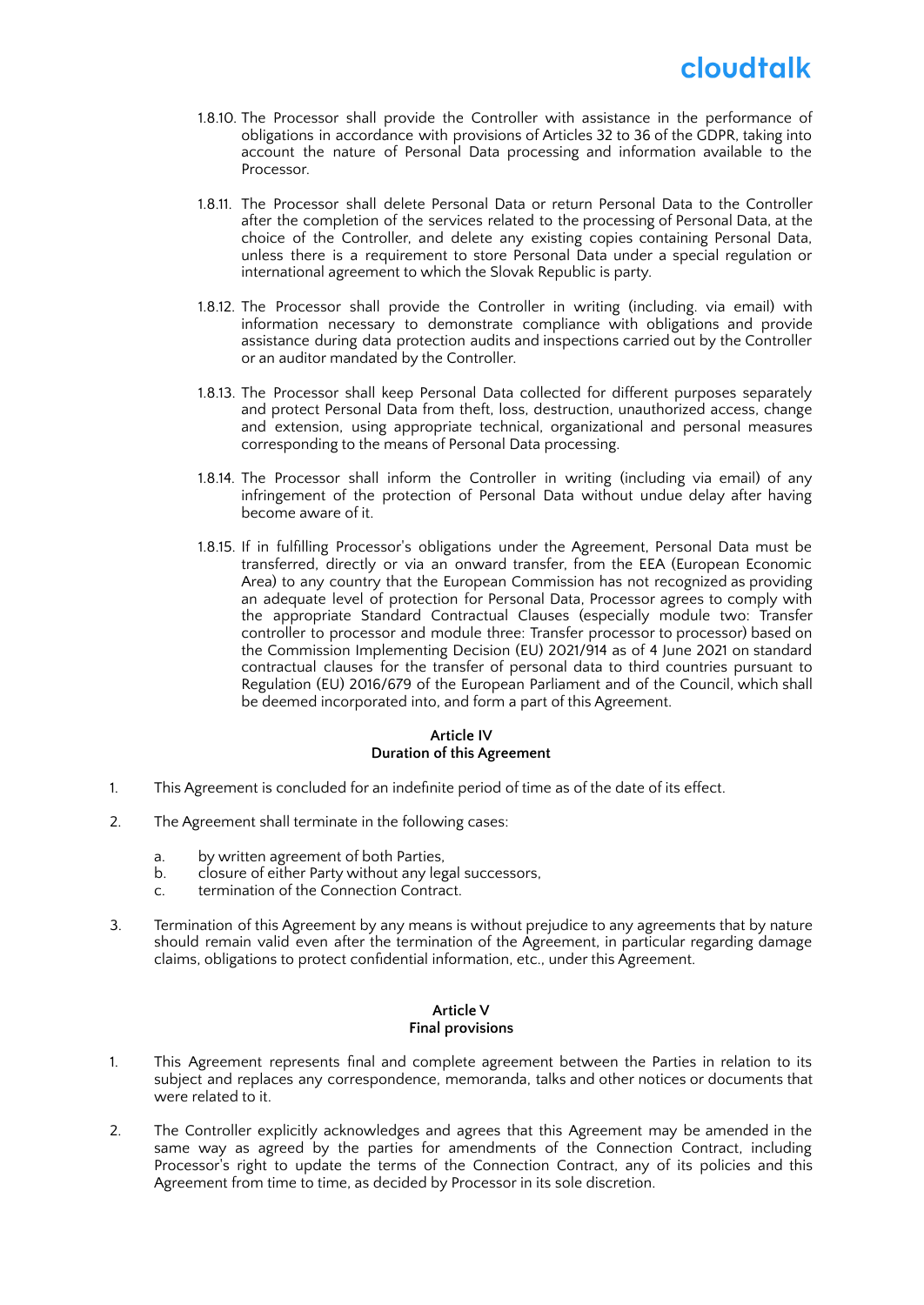## cloudtalk

- 3. This Agreement is drafted in the English language, as agreed by the Parties.
- 4. Any non-exercise or delay in the exercise of any rights, remedies, powers or privileges of either Party under this Agreement and any negotiations between the Parties shall not be interpreted as and shall not mean the renouncement thereof and the exercise of a right or a partial exercise of any right, remedy, power or privilege shall not impede any other or further exercise thereof or the exercise of any other right, remedy, power or privilege. Any renouncement of infringement of any of the conditions of this Agreement or of any non-compliance with this Agreement shall not be considered the renouncement of any other subsequent infringements or non-compliance and it shall in no case have impact on the other conditions of this Agreement.
- 5. The invalidity or ineffectiveness of any of the provisions of this Agreement shall not result in the invalidity or ineffectiveness of the remaining provisions of this Agreement, with the exception of cases where invalid or inefficient provisions could not be separated from the remaining provisions of the Agreement without (i) resulting in the invalidity of the whole Agreement and/or (ii) resulting in the non-performance or obstruction of the purpose of this Agreement, i.e. final arrangement of mutual claims of the Parties in relation to the claims which are the subject of settlement on the basis of this Agreement. In such case, the Parties shall make all necessary steps to replace the invalid provision of the Agreement with a valid and efficient provision in such manner that the purpose and content of the new provision is as close to the original measure and objective of this Agreement as possible.
- 6. The Parties have agreed that this Agreement shall be governed by the legal order of the Slovak Republic and fall under the jurisdiction of the courts of the Slovak Republic.
- 7. The Parties declare that they have read the Agreement, understood its content and declare that they enter into the Agreement voluntarily, without any pressure and that the Agreement expresses their free will.